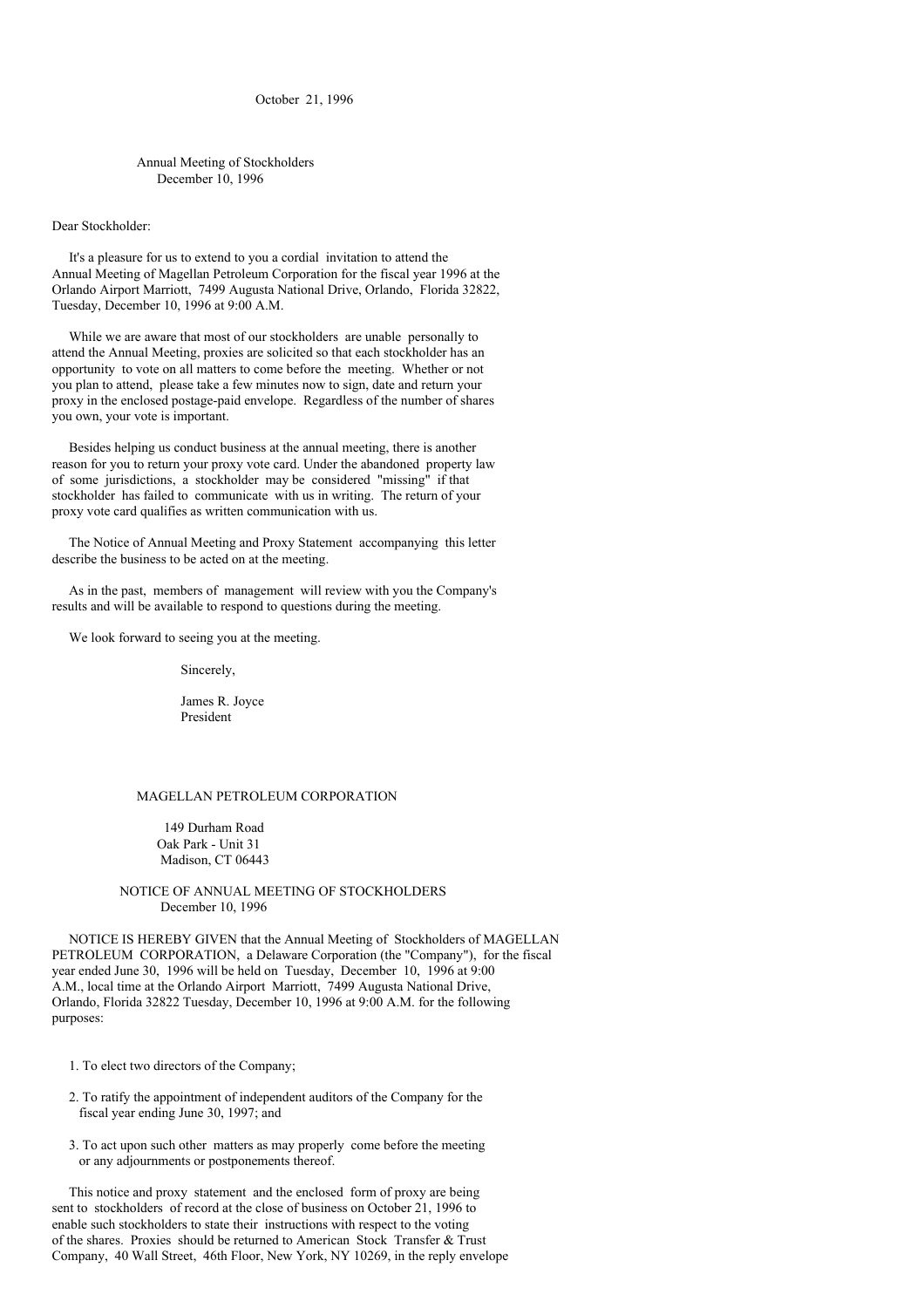enclosed.

#### By order of the Board of Directors,

Dated: October 21, 1996 Timothy L. Largay Secretary

### RETURN OF PROXIES

#### - --------------------------------------------------------------------------------

- -------------------------------------------------------------------------------- WE URGE EACH STOCKHOLDER WHO IS UNABLE TO ATTEND THE MEETING TO VOTE BY PROMPTLY SIGNING, DATING AND RETURNING THE ACCOMPANYING PROXY IN THE REPLY ENVELOPE ENCLOSED. - --------------------------------------------------------------------------------

- --------------------------------------------------------------------------------

- -------------------------------------------------------------------------------- - --------------------------------------------------------------------------------

> MAGELLAN PETROLEUM CORPORATION 149 Durham Road Oak Park - Unit 31 Madison, CT 06443

#### PROXY STATEMENT

### GENERAL INFORMATION

This proxy statement is furnished to stockholders of Magellan Petroleum Corporation, a Delaware corporation (the "Company"), in connection with the solicitation of proxies by the Board of Directors for use at the Annual Meeting of Stockholders to be held on Tuesday, December 10, 1996 at 9:00A.M., local time, at the Orlando Airport Marriott, 7499 Augusta National Drive, Orlando, Florida 32822 and at any adjournments or postponements thereof. The notice of meeting, proxy statement, and proxy are first being mailed to stockholders on or about October 21, 1996. The proxy may be revoked at any time before it is voted by (i) so notifying the Company in writing; (ii) signing and dating a new and different proxy card of a later date; or (iii) voting your shares in person or by your duly appointed agent at the meeting.

The persons named in the enclosed form of proxy will vote the shares of Common Stock represented by said proxy in accordance with the specifications made by means of a ballot provided in the proxy, and will vote the shares in their discretion on any other matters properly coming before the meeting or any adjournment or postponement thereof. The Board of Directors knows of no matters which will be presented for consideration at the meeting other than those matters referred to in this proxy statement.

The record date for the determination of stockholders entitled to notice of and to vote at the meeting has been fixed by the Board of Directors as the close of business on October 21, 1996. On that date, there were 24,691,245 outstanding shares of Common Stock of the Company, par value \$.01 per share ("Common Stock"). Each outstanding share of Common Stock is entitled to one vote.

# PROPOSAL 1 ELECTION OF TWO DIRECTORS

In accordance with the Company's By-Laws, two directors are to be elected to hold office for terms of three years each, expiring with the 1999 Annual Meeting of Stockholders. The Company's By-Laws provide for three classes of directors who are to be elected for terms of three years each and until their successors shall have been elected and shall have been duly qualified. Both nominees are currently directors of the Company. If no one candidate for a directorship receives the affirmative vote of a majority of both the shares voted and of the stockholders present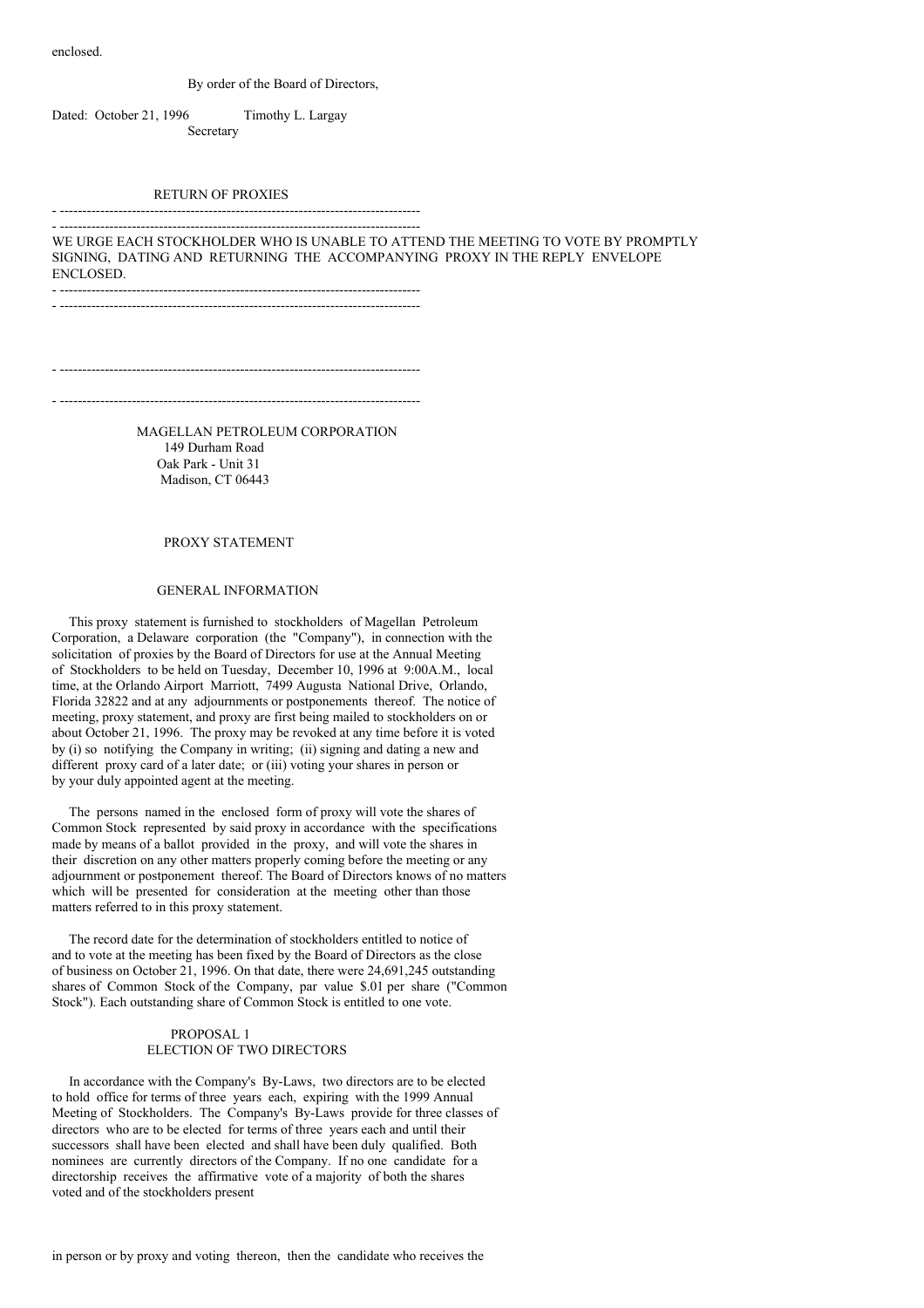majority in number of the stockholders present in person or by proxy and voting thereon, shall be elected. The persons named in the accompanying proxy will vote properly executed proxies for the election of the persons hereinafter named, unless authority to vote for either or both nominees is withheld.

# THE BOARD OF DIRECTORS RECOMMENDS THAT STOCKHOLDERS VOTE "FOR" THE ELECTION OF THE NOMINEES.

The following table sets forth certain information about each nominee for director and each director whose term of office continues beyond the 1996 Annual Meeting. The information presented includes, with respect to each such person, his business history for at least the past five years; his age as of the date of this proxy statement; his other directorships, if any; his other positions with the Company, if any; and the year during which he first became a director of the Company.

<TABLE> <CAPTION>

|       |                   | Other         |                                                                                 |
|-------|-------------------|---------------|---------------------------------------------------------------------------------|
|       | Director          | Offices Held  |                                                                                 |
| Name  | Since             | with Company  | Age and Business Experience                                                     |
| < S > | $\epsilon$ $\sim$ | < <sub></sub> | $\langle C \rangle$ $\langle C \rangle$ $\langle C \rangle$ $\langle C \rangle$ |

Nominees for three year terms expiring at the 1999 Annual Meeting

| James R. Joyce    | 1993 | President and Chief Mr. James R. Joyce has been President since July<br>Financial Officer 1, 1993 and Chief Financial Officer since January<br>1990. Mr. Joyce has been President of G&O'D INC<br>since July 1,1994, a firm which provides accounting<br>and administrative services, office facilities and<br>support staff to the Company and other clients. He<br>had been Vice President of G&O'D INC from 1979 until                                                                                                                                              |
|-------------------|------|------------------------------------------------------------------------------------------------------------------------------------------------------------------------------------------------------------------------------------------------------------------------------------------------------------------------------------------------------------------------------------------------------------------------------------------------------------------------------------------------------------------------------------------------------------------------|
|                   |      | June 1994. Age fifty-five.                                                                                                                                                                                                                                                                                                                                                                                                                                                                                                                                             |
| Timothy L. Largay | 1996 | Timothy L. Largay has been a partner in the law<br>Secretary<br>firm of Murtha, Cullina, Richter and Pinney<br>("Murtha Cullina"), Hartford, Connecticut since<br>1974. He has served as a director and Chairman<br>of the Board of Raymond Engineering, Inc., a<br>publicly held defense contractor, from 1984-1986<br>and as a director of Buell Industries, Inc., a<br>publicly held manufacturer from 1976-1990.<br>Murtha Cullina has been retained by the Company<br>for more than five years and is being retained<br>during the current year. Age fifty-three. |

Directors continuing in office with terms expiring at the 1997 Annual Meeting:

| Walter McCann    | 1983 | Audit Committee Mr. Walter McCann has been the President of<br>Richmond College, The American International<br>University, located in London, England, since<br>January 1993. From 1985 to 1992, he was<br>President of Athens College in Athens, Greece.<br>He was the Dean of the Barney School of Business<br>and Public Administration. University of Hartford<br>from 1979 to 1985. He is a member of the Bars of<br>Massachusetts and the District of Columbia. Age<br>fifty-nine. |
|------------------|------|------------------------------------------------------------------------------------------------------------------------------------------------------------------------------------------------------------------------------------------------------------------------------------------------------------------------------------------------------------------------------------------------------------------------------------------------------------------------------------------|
| C. Dean Reasoner | 1986 | Mr. C. Dean Reasoner has been a member of the law<br>None<br>firm of Reasoner, Davis & Fox, Washington, D.C.,<br>for more than five years. Reasoner, Davis $&$ Fox<br>has been retained by the Company for more than<br>five years and is being retained during the<br>current year. He is a director of Canada<br>Southern, Coastal Caribbean, and MPAL. Age<br>seventy-nine                                                                                                            |

Directors continuing in office with terms expiring at the 1998 Annual Meeting:

| Dennis D. Benbow | 1985. | None | Mr. Dennis D. Benbow has been the General Manager |
|------------------|-------|------|---------------------------------------------------|
|                  |       |      | of the Company's majority owned subsidiary,       |
|                  |       |      | Magellan Petroleum Australia Limited ("MPAL")     |
|                  |       |      | since July 7, 1993. He had served as Operations   |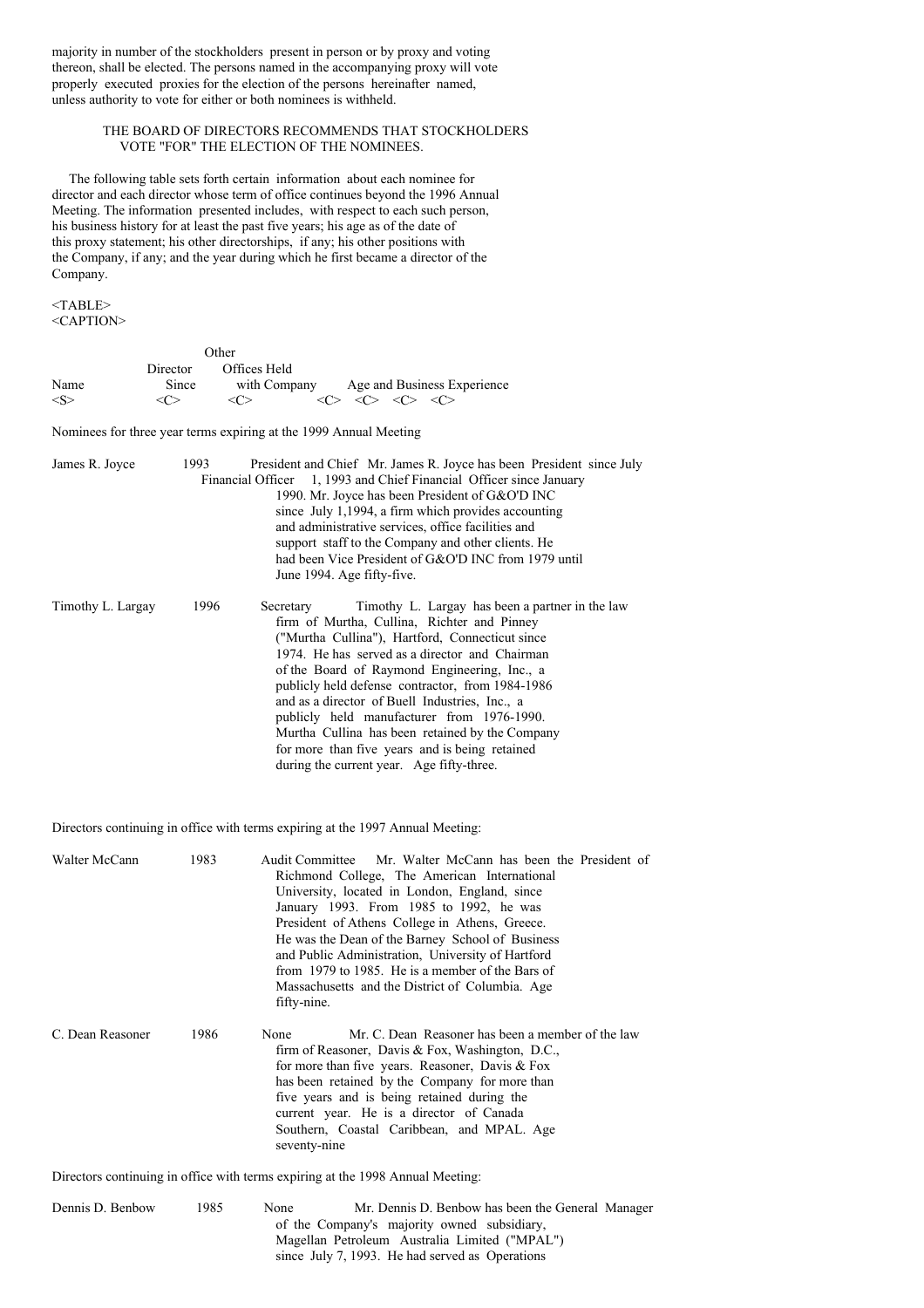Manager of MPAL from 1980 until his election as General Manager. He has been a director of MPAL since 1983. Age fifty-seven. Benjamin W. Heath 1957 None Mr. Benjamin W. Heath was President of the Company from 1957 until he retired from that position on June 30, 1993. He continues to be President and a director of Coastal Caribbean Oils & Minerals, Ltd. ("Coastal Caribbean"), a director of Canada Southern Petroleum Ltd. ("Canada Southern") and Chairman of the Board of MPAL. Age eighty-two.

- -----------------  $<$ FN $>$ 

\* All of the named companies are engaged in oil, gas or mineral exploration and/or development, except where noted.  $<$  $FN$ 

 $\langle$ TABLE>

All officers of MPC are elected annually and serve at the pleasure of the Board of Directors. No family relationships exist between any of the directors or officers.

### **COMMITTEES**

The only standing committee of the Board is the Audit Committee. The principal functions of the Audit Committee are: (1) to meet or otherwise communicate with the Chief Financial Officer and those assisting him and request these individuals to undertake such projects and provide such information as the Audit Committee deems appropriate; (2) to approve the engagement or discharge of the Company's independent auditors, meet with such auditors at least twice a year and scrutinize their performance; (3) to require documentation relating to periodic reports, statements and filings with regulatory agencies to determine that appropriate review of such material has been made, as provided in the Company's policies, by qualified individuals such as outside legal counsel, independent auditors, the Chief Executive Officer, and other individuals as necessary; (4) to require counsel regularly to advise the Committee as to current legal requirements applicable to the Company; and (5) to report regularly to the Board as to the Company's accounting policies and procedures and compliance therewith.

The Board has no standing nominating, compensation or stock option committees. The functions that would be performed by such committees are performed by the full Board.

Six meetings of the Board and one meeting of the Audit Committee were held during the fiscal year ended June 30, 1996. No director attended less than 75% of the aggregate number of meetings held by the Board and the committee on which he served.

### ADDITIONAL INFORMATION CONCERNING DIRECTORS AND EXECUTIVE OFFICERS

#### Executive Compensation

The following table sets forth certain summary information concerning the compensation of Mr. James R. Joyce, who is President and Chief Executive Officer of the Company, and each of the most highly compensated executive officers of the Company who earned in excess of \$100,000 during fiscal year 1996 (collectively, the "Named Executive Officers"). <TABLE> <CAPTION>

Summary Compensation Table

========================================================================================================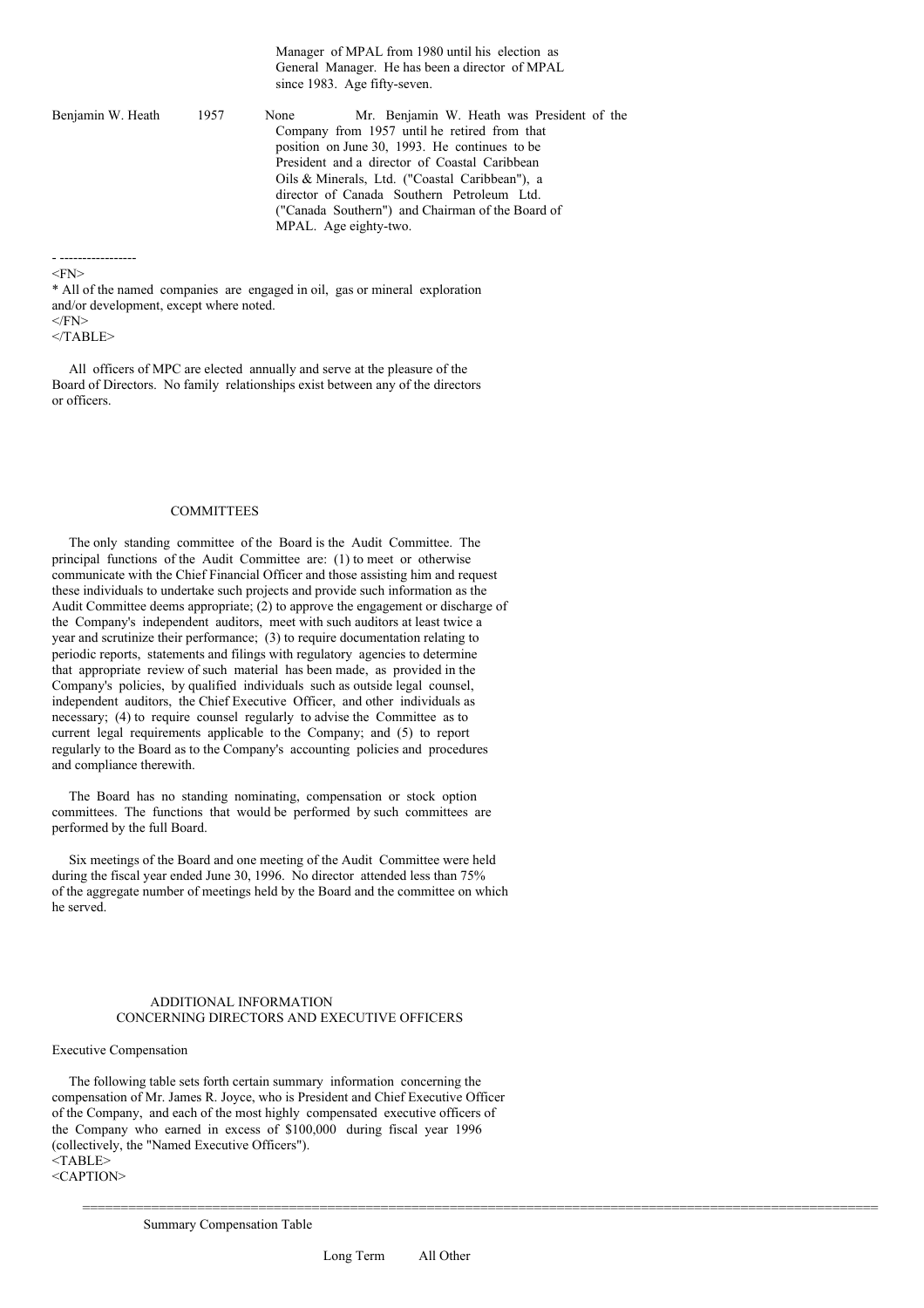|               |                                                                                                  | Annual Compensation  |                  | Compensation<br>Awards       | Compensation<br>(S) |       |
|---------------|--------------------------------------------------------------------------------------------------|----------------------|------------------|------------------------------|---------------------|-------|
|               | Name and<br>Principal Position                                                                   | Fiscal<br>Year       | Salary<br>$(\$)$ | Options/SARs<br>$^{(#)}$     |                     |       |
| $<\!\!S\!\!>$ |                                                                                                  | <c></c>              | <c></c>          | <c></c>                      | <( '>               |       |
|               | James R. Joyce (1)<br>President, Chief Financial<br>and a director of<br>Officer.<br>the Company | 1996<br>1995<br>1994 |                  | 100,000                      |                     |       |
|               | Dennis D. Benbow (2)<br>Director and General Manager - MPAL 1995                                 | 1994                 | 1996<br>113,770  | 178,185<br>167,332<br>50,000 | 10,243<br>19,631    | 8,895 |

(1) Fees paid to G&O'D INC for Mr. Joyce's services and related overhead in fiscal years 1996, 1995 and 1994 were \$123,700, \$139,100 and \$172,203, respectively. It is expected that G&O'D INC will continue to receive fees for providing accounting and administrative services, office facilities and support staff provided to the Company by G&O'D INC, and that Mr. Joyce will receive no additional compensation or other direct benefits from the Company for serving as President and Chief Financial Officer and a director of the Company. See "Certain Business Relationships and Transactions" below.

(2) Mr. Benbow has an employment contract with MPAL that is effective for a term of three years beginning January 1, 1995. Mr. Benbow's salary is subject to an annual adjustment for changes in the Australian Consumer Price Index. In the event that Mr. Benbow is terminated by MPAL prior to December 31, 1997, without cause, he will be entitled to the balance of his unpaid salary for the remaining period of the employment agreement. MPAL has a termination policy applicable to all MPAL employees which provides for three weeks of pay for each year of service up to a maximum 52 weeks of salary. This policy would also apply to Mr. Benbow, if such termination payment were greater than the amount due under his employment agreement.  $<$  $FN$ >

 $<$ /TABLE>

Defined Benefit or Actuarial Plan Disclosure

Under the terms of MPAL's funded pension plan, Mr. Benbow will receive a lump sum payment from an insurance carrier upon his retirement which will be a multiple of 4.6 times the average of his basic salary for his highest average salary over three consecutive years. Based on Mr. Benbow's annual average salary for the three years ended June 30, 1996, such lump sum payment would have been \$570,000, if he were eligible to retire or in the event of his death or disability at that date.

Mr. Joyce is not covered by any pension plan funded by the Company.

Messrs. Walter McCann and Benjamin W. Heath are each paid director's fees of \$25,000 per annum.

Mr. Benjamin W. Heath retired as President and Chief Executive Officer of the Company effective June 30, 1993. Effective July 1, 1995, Mr. Heath receives a reimbursement of \$500 per month for office and secretarial expenses from the Company. Mr. Heath also received a similar reimbursement of \$833 per month from MPAL, in his capacity as Chairman.

Under the Company's medical reimbursement plan for all outside directors, the Company reimburses directors the cost of their medical premiums, up to \$500 per month. During fiscal 1996, the cost of this plan was \$6,000.

# Stock Options

The following table provides information about stock options exercised during fiscal 1996 and unexercised stock options held by the Named Executive Officers at the end of fiscal year 1996. <TABLE> <CAPTION>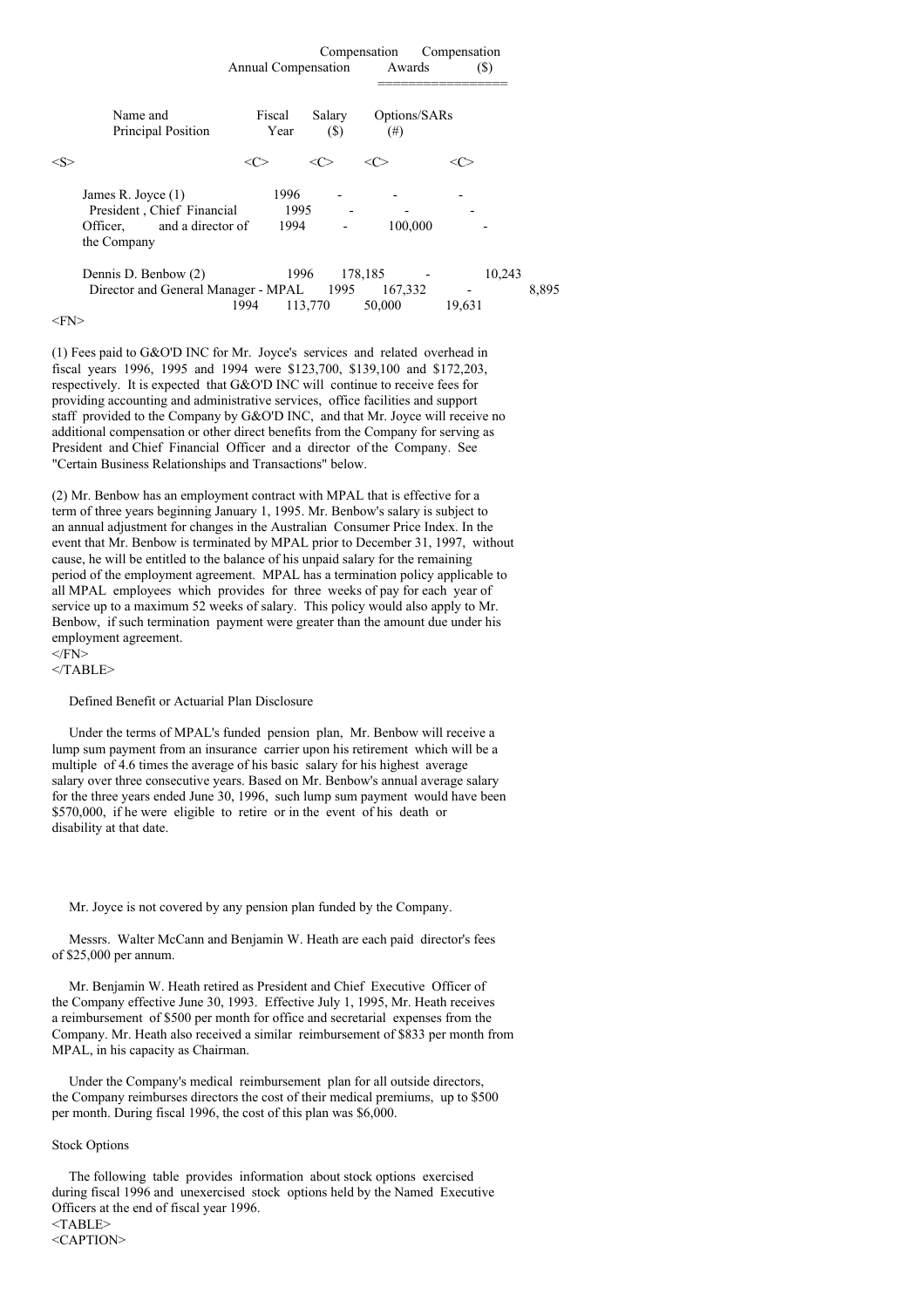### Aggregated Option/SAR Exercises in 1996 and June 30, 1996 Option/SAR Values Table

| Value of                       |                    |                     |                     |                          |                          |              |                         |                                                                   |
|--------------------------------|--------------------|---------------------|---------------------|--------------------------|--------------------------|--------------|-------------------------|-------------------------------------------------------------------|
|                                |                    |                     | Number of           |                          | Unexercised              |              |                         |                                                                   |
|                                | <b>Securities</b>  |                     |                     | Unexercised              |                          | In-The-Money |                         |                                                                   |
|                                | Underlying         |                     |                     | Options/SARs             |                          | Options/SARs |                         |                                                                   |
|                                | Options/SARs       | Value               |                     | at 1996 Year-end $(\#)$  |                          |              | at 1996 Year-end $(\$)$ |                                                                   |
| Name                           | On Exercise $(\#)$ |                     |                     |                          |                          |              |                         | Realized (\$) Exercisable Unexercisable Exercisable Unexercisable |
| $<\!\!S\!\!>$                  | <<>                | $\langle C \rangle$ | $\langle C \rangle$ | $\langle C \rangle$      | $\langle C \rangle$      |              | <<>                     |                                                                   |
| James R. Joyce                 | 35,000             | 41.563              |                     | 100,000                  | $\overline{\phantom{a}}$ | \$168,750    |                         |                                                                   |
| Dennis D. Benbow<br>$<$ TABLE> |                    | -                   | 93.750              | $\overline{\phantom{a}}$ |                          | \$147,266    |                         |                                                                   |

### Compensation Committee Interlocks and Insider Participation

The only officers or employees of the Company or any of its subsidiaries, or former officers or employees of the Company of any of its subsidiaries, who participated in the deliberations of the Board concerning executive officer compensation during the fiscal year ended June 30, 1996 were Messrs. Benjamin W. Heath, Dennis B. Benbow and James R. Joyce. At the time of such deliberations, Messrs. Heath, Benbow and Joyce were directors of the Company and MPAL. None of the above individuals participated in any discussions or deliberations regarding their compensation.

#### Compensation Committee Report

The Company does not maintain a compensation committee; compensation decisions are made by the Board of Directors as a whole. The compensation of each of the Company's executive officers over the past several years has been determined as discussed below. In establishing compensation, the Company has considered the value of the services rendered, the skills and experience of each executive officer, the Company's circumstances and other factors. The Board did not establish specific guidelines governing last year's compensation for executive officers, and there was no specific relationship between corporate performance and the compensation of executive officers in the fiscal year ended June 30, 1996.

Mr. Benbow's compensation was determined by the independent directors of MPAL. Consistent with its usual practice on compensation of MPAL employees, the Board of Directors of the Company did not intervene in that determination. The Company has for several years maintained an arrangement with G&O'D, INC whereby G&O'D, INC is compensated for its services on an hourly basis, including Mr. Joyce's services in fiscal 1996 as President and Chief Financial Officer of the Company. Statements for such services were submitted to the Company's directors for review and approval. The Company had no other executive officers in fiscal 1996.

| Dennis D. Benbow  | Timothy L. Largay |
|-------------------|-------------------|
| Benjamin W. Heath | Walter McCann     |
| James R. Joyce    | C. Dean Reasoner  |

#### Tax Deductibility of Compensation.

At this time, The Company does not expect that it will comply with the Revenue Reconciliation Act of 1993 regarding executive compensation for the following reasons:

- 1. It is not likely that compensation to any executive will exceed \$1 million.
- 2. The only executive officer receiving a salary is paid by MPAL, which is a foreign corporation not subject to the taxation in the United States.

### Certain Business Relationships and Transactions

Reasoner, Davis & Fox.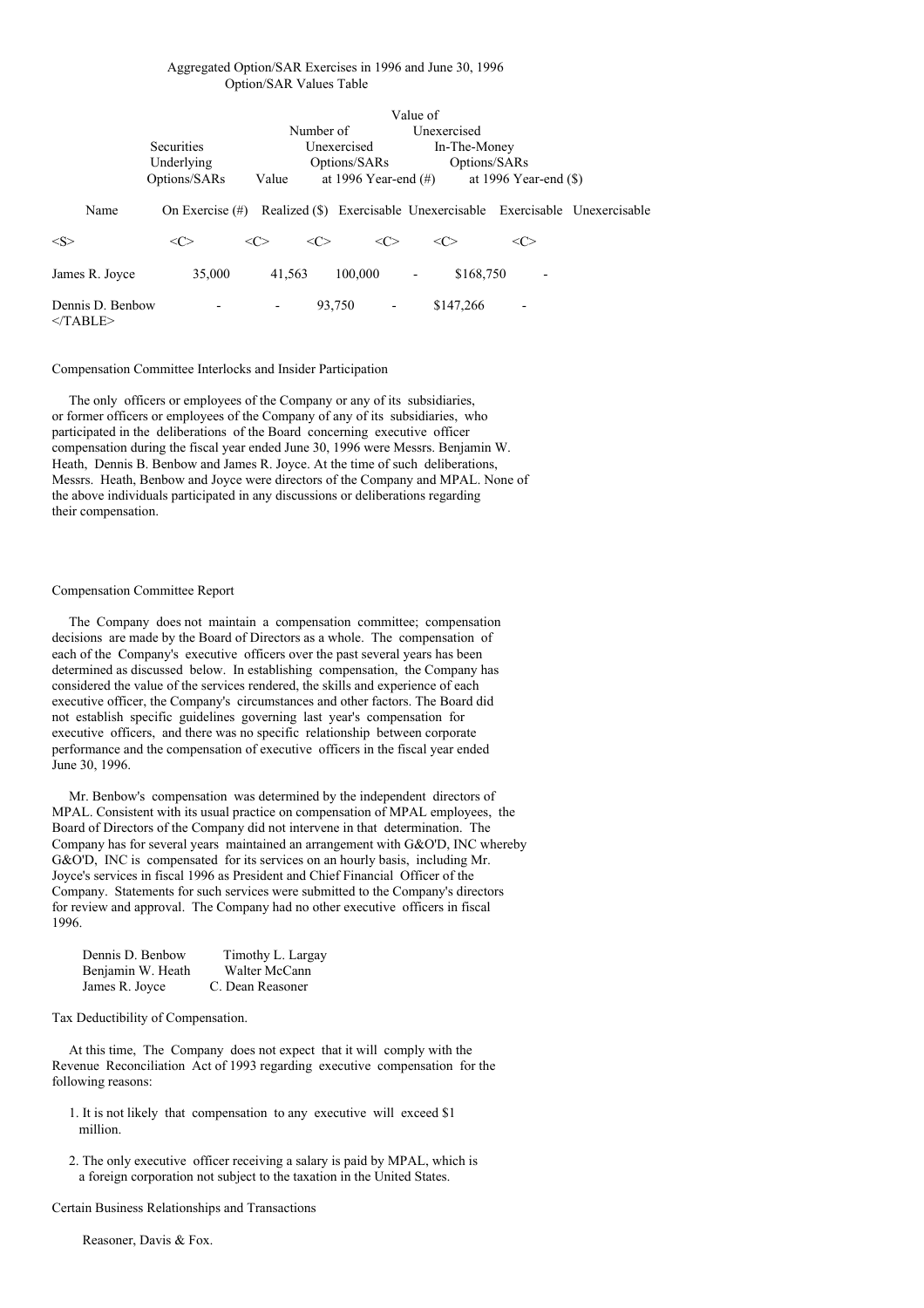Fees paid or accrued by the Company for legal services rendered by Reasoner, Davis & Fox, of which firm Mr. C. Dean Reasoner, a director of the Company, is a partner, during the year ended June 30, 1996 amounted to \$109,000.00.

Murtha, Cullina, Richter and Pinney

Fees paid or accrued by the Company for legal services rendered by Murtha, Cullina, Richter and Pinney, of which firm Mr. Timothy L. Largay, a director of the Company, is a partner, during the year ended June 30, 1996 amounted to \$28,449.

### G&O'D INC

During the year ended June 30, 1996, \$187,898 was paid or accrued for providing accounting and administrative services, office facilities and support staff to the Company by G&O'D INC, a firm that is owned by Mr. James R. Joyce, President and Chief Financial Officer. The services rendered by G&O'D INC to the Company include the following: preparation and filing of all reports required by Federal and State governments, preparations of reports and registration statements required under the Federal securities laws; preparation and filing of interim, special and annual reports to Stockholders; maintaining corporate ledgers and records; furnishing office facilities and record retention. G&O'D is also responsible for the investment of MPC's available funds and other banking relations and securing adequate insurance to protect the Company. G&O'D is responsible for the preparation and maintenance of all the minutes of any directors' and stockholders' meetings, arranging all meetings of directors and stockholders, coordinating the activities and services of all companies and firms rendering services to the Company, responding to stockholder inquiries, and such other services as may be requested by the Company. G&O'D maintains and provides current information about the Company's activities so that the directors of the Company may keep themselves informed as to the Company's activities. G&O'D's fees are based on the time spent in performing these services to the Company.

## Royalty Interests.

The following directors have overriding royalty interests on certain oil and gas properties in which the Company also has interests. These royalties were received directly or indirectly from the Company:

| Benjamin W. Heath                         |                             |
|-------------------------------------------|-----------------------------|
| Property                                  | Royalty                     |
| Amadeus Basin, Australia:                 |                             |
| Dingo                                     | .1285469% (*) and .0770625% |
| Palm Valley                               | .1480469% (*) and .1758125% |
| Mereenie                                  | .1187969% (*) and .0276875% |
| Kotaneelee gas field, Canada $.128\%$ (*) |                             |

(\*) Held by a marital trust in which Mr. Heath has a 54.4% income interest.

| C. Dean Reasoner                     |          |         |
|--------------------------------------|----------|---------|
| Property                             | Royalty  |         |
| Amadeus Basin, Australia:            |          |         |
| Dingo                                | .093374% |         |
| Palm Valley                          |          | .12524% |
| Mereenie                             | .03125%  |         |
| Kotaneelee gas field, Canada .03125% |          |         |

Mr. Heath and Mr. Reasoner received (directly and indirectly) gross royalty payments of \$45,657 and \$20,071, respectively, with respect to their royalty interests during the year ended June 30, 1996. These amounts represent payments by all of the owners of the fields, and not just the Company's share. Messrs. Heath and Reasoner received these royalty interests between 1957 and 1968, prior to any oil and gas discoveries.

#### Security Ownership of Management

The following table sets forth information as to the number of shares of the Company's Common Stock owned beneficially as of the Record Date by each director and each Named Executive Officer listed in the Summary Compensation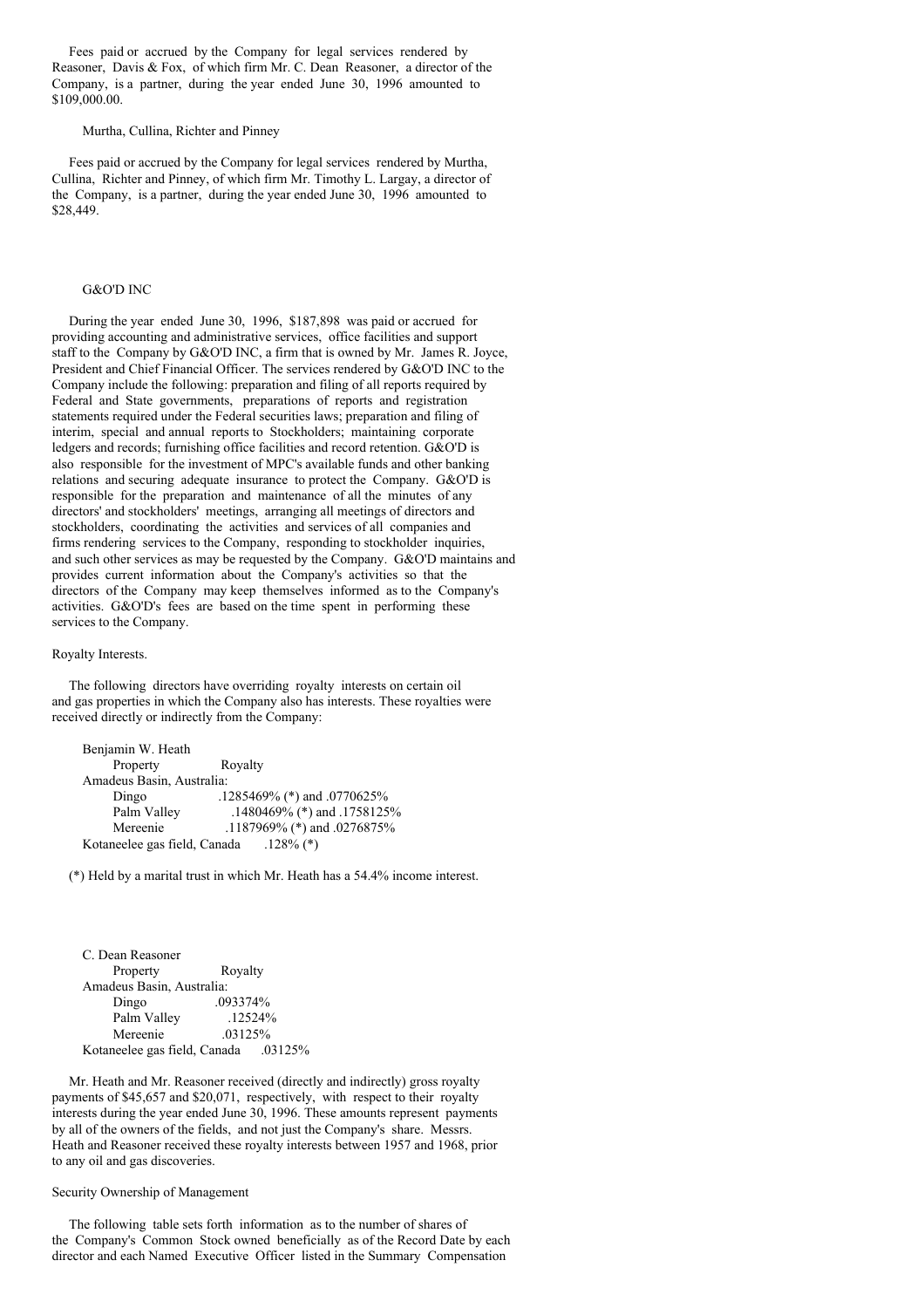Table and by all directors and executive officers of the Company as a group:

|                                       | Amount and Nature of |                       |         |                  |
|---------------------------------------|----------------------|-----------------------|---------|------------------|
| Name of Individual or Group           |                      | Beneficial Ownership* |         | Percent of Class |
|                                       | <b>Shares</b>        | Options               |         |                  |
| Dennis D. Benbow                      |                      | 93,750                | $***$   |                  |
| Benjamin W. Heath                     | 7,000                | 93,750                | $***$   |                  |
| James R. Joyce                        | 66,000               | 100,000               | **      |                  |
|                                       | 3,000                | 50,000                | $***$   |                  |
| Timothy L. Largay<br>Walter McCann    |                      | 87,500                | $***$   |                  |
| C. Dean Reasoner                      | 14,368<br>61,949     |                       | **      |                  |
| Directors and Executive               |                      |                       |         |                  |
|                                       |                      |                       |         |                  |
| Officers as a Group<br>(a total of 5) | 152,317              | 425,000               | $2.3\%$ |                  |

\* Unless otherwise indicated, each person listed has the sole power to vote and dispose of the shares listed.

\*\* The percent of class owned is less than 1%...

The following table sets forth information as to the number of shares of the Common Stock, par value A.\$.50 per share, of the Company's subsidiary, MPAL, owned beneficially as of the record date by any director of the Company and by all officers and directors of the Company as a group:

Amount and Nature of Percent of Class Name of Individual or Group Beneficial Ownership

| $\ast$ |
|--------|
|        |
|        |
|        |
| $\ast$ |
|        |
|        |
|        |
|        |

(\*) The percent of class owned is less than 1%.

# PROPOSAL 2 RATIFICATION OF APPOINTMENT OF AUDITORS

The Board of Directors has appointed Ernst & Young LLP as the Company's independent auditors for the fiscal year ending June 30, 1997. Ernst & Young LLP and its predecessor, have been the Company's independent auditors for many years. Although ratification by stockholders is not required by law, the Board requests that stockholders ratify this appointment. The proxy permits a stockholder to vote for, to vote against, or to abstain from voting for the ratification of the appointment of auditors. If no specification is indicated, the shares will be voted in favor of ratifying the appointment of Ernst & Young LLP. If ratification is not obtained, the Board will reconsider the appointment. Representatives of Ernst & Young LLP will not be present at the Annual Meeting.

## THE BOARD OF DIRECTORS RECOMMENDS THAT STOCKHOLDERS VOTE "FOR" PROPOSAL 2.

## OTHER MATTERS

If any other matters are properly presented to stockholders for a vote at the meeting, the persons named as proxies on the proxy card will have discretionary authority, to the extent permitted by law, to vote on such matters in accordance with their best judgment. The Board of Directors knows of no other matters which will be presented to stockholders for consideration at the meeting other than the matters referred to in Proposals 1 and 2 above.

# VOTE REQUIRED FOR APPROVAL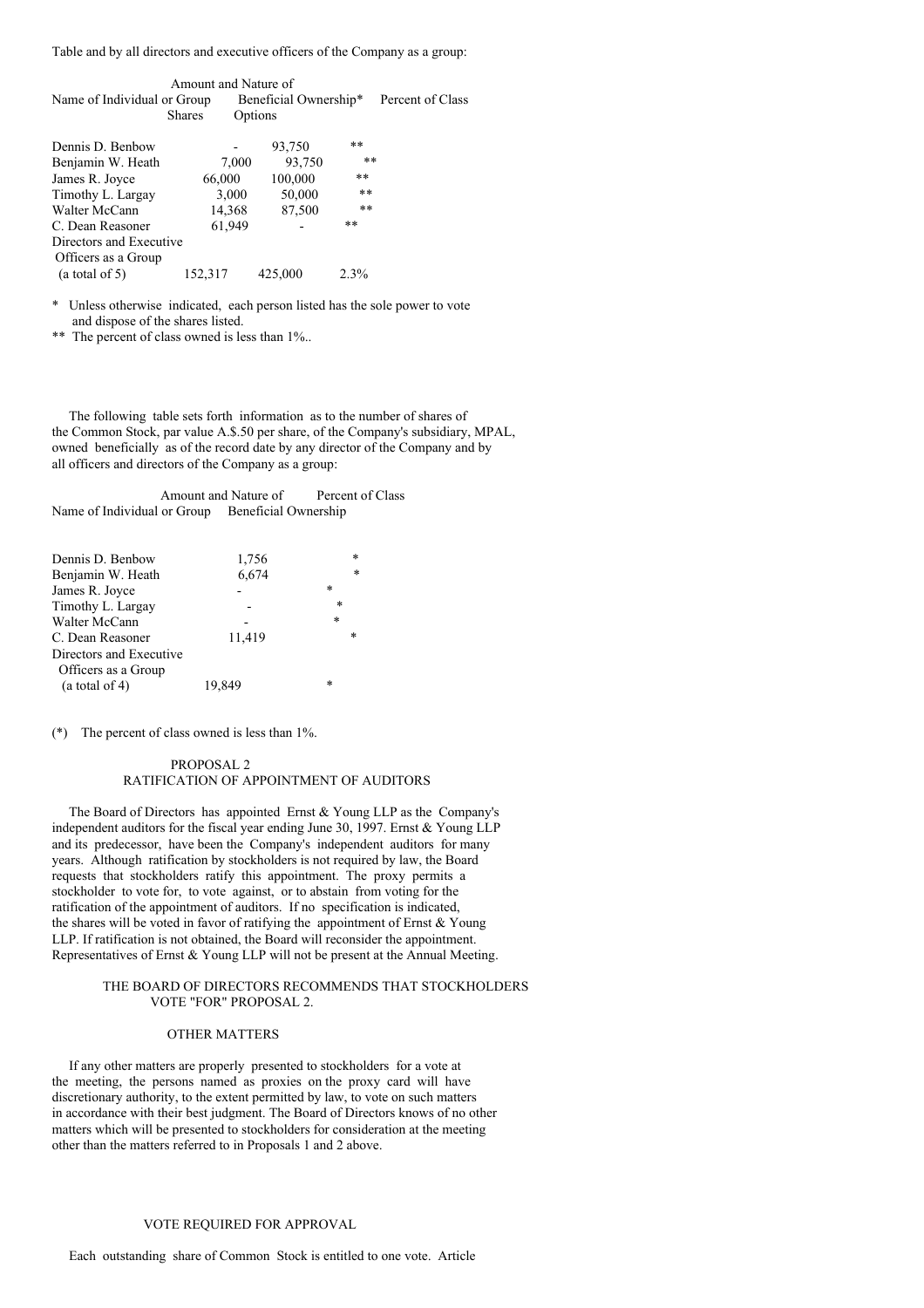Twelfth of the Company's Certificate of Incorporation provides that:

Any matter to be voted upon at any meeting of stockholders must be approved, not only by a majority of the shares voted at such meeting (or such greater number of shares as would otherwise be required by law or this Certificate of Incorporation), but also by a majority of the stockholders present in person or by proxy and entitled to vote thereon; provided, however, except and only in the case of the election of directors, if no candidate for one or more directorships receives both such majorities, and any vacancies remain to be filled, each person who receives the majority in number of the stockholders present in person or by proxy and voting thereon shall be elected to fill such vacancies by virtue of having received such majority. When shares are held by members or stockholders of another company, association or similar entity and such persons act in concert, or when shares are held by or for a group of stockholders whose members act in concert by virtue of any contract, agreement or understanding, such persons shall be deemed to be one stockholder for the purposes of this Article.

The Company may require brokers, banks and other nominees holding shares for beneficial owners to furnish information with respect to such beneficial owners for the purpose of applying the last sentence of Article Twelfth.

Only stockholders of record are entitled to vote; beneficial owners of Common Stock of the Company whose shares are held by brokers, banks and other nominees (such as persons who own shares in "street name") are not entitled to a vote for purposes of applying the provision relating to the vote of a majority of stockholders. Each stockholder of record is considered to be one stockholder, regardless of the number of persons who might have a beneficial interest in the shares held by such stockholder. For example, assume XYZ broker is the stockholder of record for ten persons who each beneficially own 100 shares of the Company, eight of these beneficial owners direct XYZ to vote in favor of a proposal and two direct XYZ to vote against the proposal. For purposes of determining the vote of the majority of shares, 800 shares would be counted in favor of the proposal and 200 shares against the proposal. For purposes of determining the vote of a majority of stockholders, one stockholder would be counted as voting in favor of the proposal.

The holders of thirty-three and one third percent (33 1/3%) of the total number of shares entitled to be voted at the meeting, present in person or by proxy, shall constitute a quorum for the transaction of business. In counting the number of shares voted, broker nonvotes and abstentions will not be counted and will have no effect. In counting the number of stockholders voting, (i) broker nonvotes will have no effect, (ii) abstentions will have the same effect as a negative vote or, in the case of the election of directors, as a vote not cast in favor of the nominee.

# PERFORMANCE GRAPH

The graph below compares the cumulative total returns, including reinvestment of dividends, if applicable, of Company Stock with companies in the NASDAQ Index and an Industry Group Index (Media General's Oil, Natural Gas Production Industry Group).

The chart displayed below is presented in accordance with SEC requirements. Stockholders are cautioned against drawing any conclusions from the data contained therein, as past results are not necessarily indicative of future performance. <TABLE>

<CAPTION>

|                                         | 1991    | 1992 | 1993   | 1994    | 1995    | 1996                |        |
|-----------------------------------------|---------|------|--------|---------|---------|---------------------|--------|
| $<\!\!S\!\!>$                           | <c></c> |      |        | <c></c> | <c></c> | <c><br/><c></c></c> |        |
| Magellan Petroleum                      |         | 100  | 61.11  | 105.56  | 61.11   | 172.22              | 222.22 |
| Industry Index                          | 100     |      | 95.29  | 108.50  | 112.79  | 124.54              | 151.47 |
| <b>Brood Market</b><br>$\langle$ TABLE> |         | 100  | 107.75 | 132.27  | 145.04  | 170.11              | 214.14 |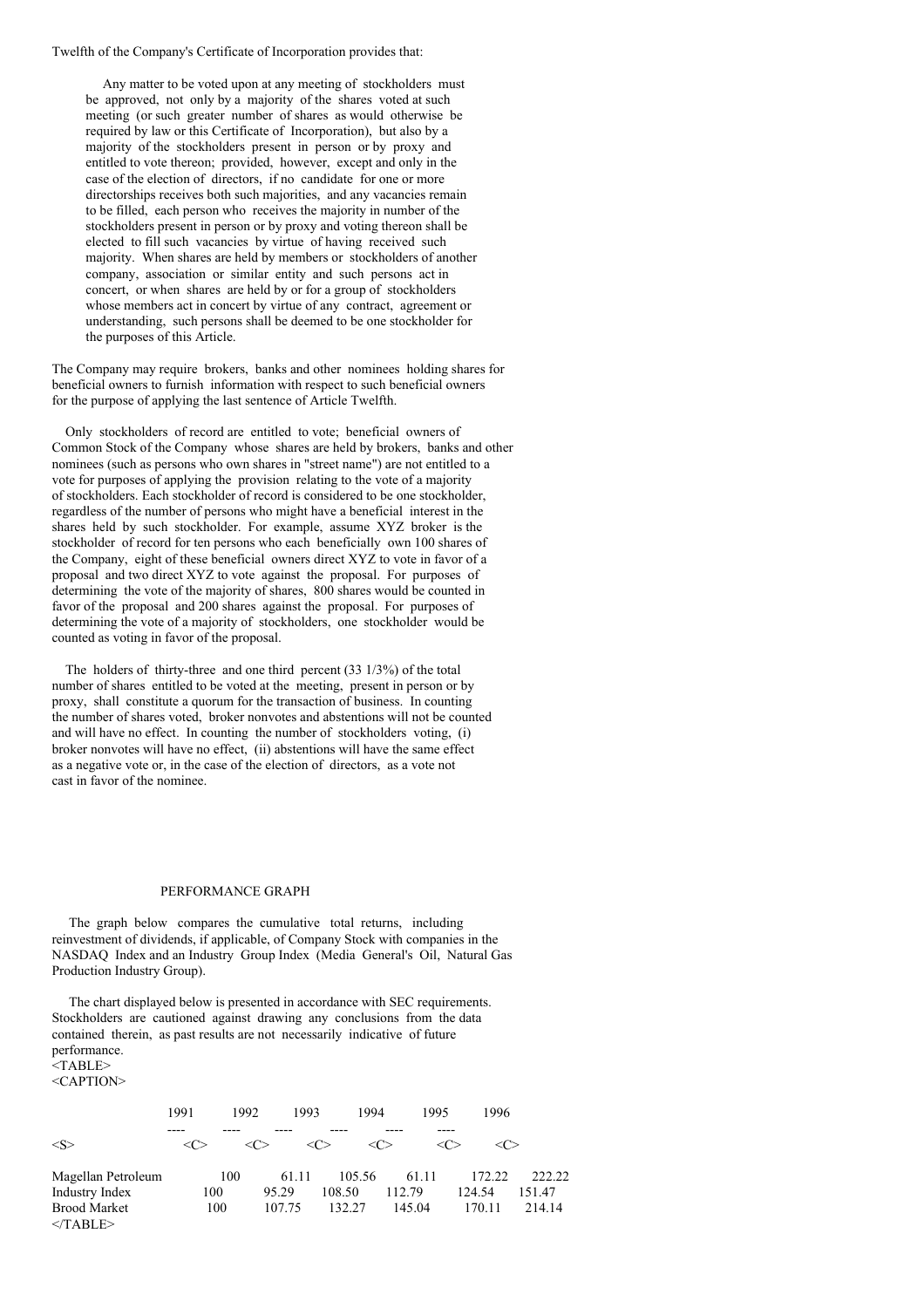#### SECURITY OWNERSHIP OF CERTAIN BENEFICIAL OWNERS

The Company knows of no person that owns beneficially more than 5% of the outstanding common stock of the Company.

# SOLICITATION OF PROXIES

The entire expense of preparing and mailing this Proxy Statement and any other soliciting material (including, without limitation, costs, if any, related to advertising, printing, fees of attorneys, financial advisors and solicitors, public relations, transportation and litigation) will be borne by the Company. In addition to the use of the mails, proxies may be solicited by the Company or certain of its employees by telephone, telegram and personal solicitation; however, no additional compensation will be paid to those employees in connection with such solicitation. In addition, the Company has retained the firm of Morrow  $& Co.,$  to assist in the distribution of proxy solicitation materials for an estimated fee of \$6,500 plus out-of-pocket expenses. The cost of the proxy solicitation will be borne by the Company.

Banks, brokerage houses and other custodians, nominees and fiduciaries will be requested to forward solicitation material to the beneficial owners of the Common Stock that such institutions hold of record, and the Company will reimburse such institutions for their reasonable out-of-pocket disbursements and expenses.

# STOCKHOLDER PROPOSALS

Stockholders who intend to have a proposal included in the notice of meeting and related proxy statement relating to the Company's Annual Meeting of Stockholders for the fiscal year ending June 30, 1997, must submit the proposal by July 12, 1997.

Article II, Section 2.1, of the Company's By-Laws provides in part that,

At an annual meeting of the stockholders, only such business shall be conducted as shall have been properly brought before the meeting. To be properly brought before an annual meeting, business must be (a) specified in the notice of meeting (or any supplement thereto) given by or at the direction of the board of directors, (b) otherwise properly brought before the meeting by or at the direction of the board of directors, or (c) otherwise properly brought before the meeting by a stockholder. For business to be properly brought before an annual meeting by a stockholder, the stockholder must have given timely notice thereof in writing to the Secretary of the corporation. To be timely, a stockholder's notice must be delivered to or mailed and received at the principal executive offices of the corporation, not less than sixty (60) days nor more than ninety (90) days prior to the meeting; provided, however, that in the event that less than seventy days' notice or prior public disclosure of the date of the meeting is given or made to stockholders, notice by the stockholder to be timely must be so received not later than the close of business on the tenth day following the date on which such notice of the date of the annual meeting was mailed or such public disclosure was made. For purposes of this Section 2.1, public disclosure shall be deemed to have been made to stockholders when disclosure of the date of the meeting is first made in a press release reported by the Dow Jones News Services, Associated Press, Reuters Information Services, Inc. or comparable national news service or in a document publicly filed by the corporation with the Securities and Exchange Commission pursuant to Sections 13, 14 or 15(d) of the Securities Exchange Act of 1934, as amended.

A stockholder's notice to the Secretary shall set forth as to each matter the stockholder proposes to bring before the annual meeting

(a) a brief description of the business desired to be brought before the annual meeting and the reasons for conducting such business at the annual